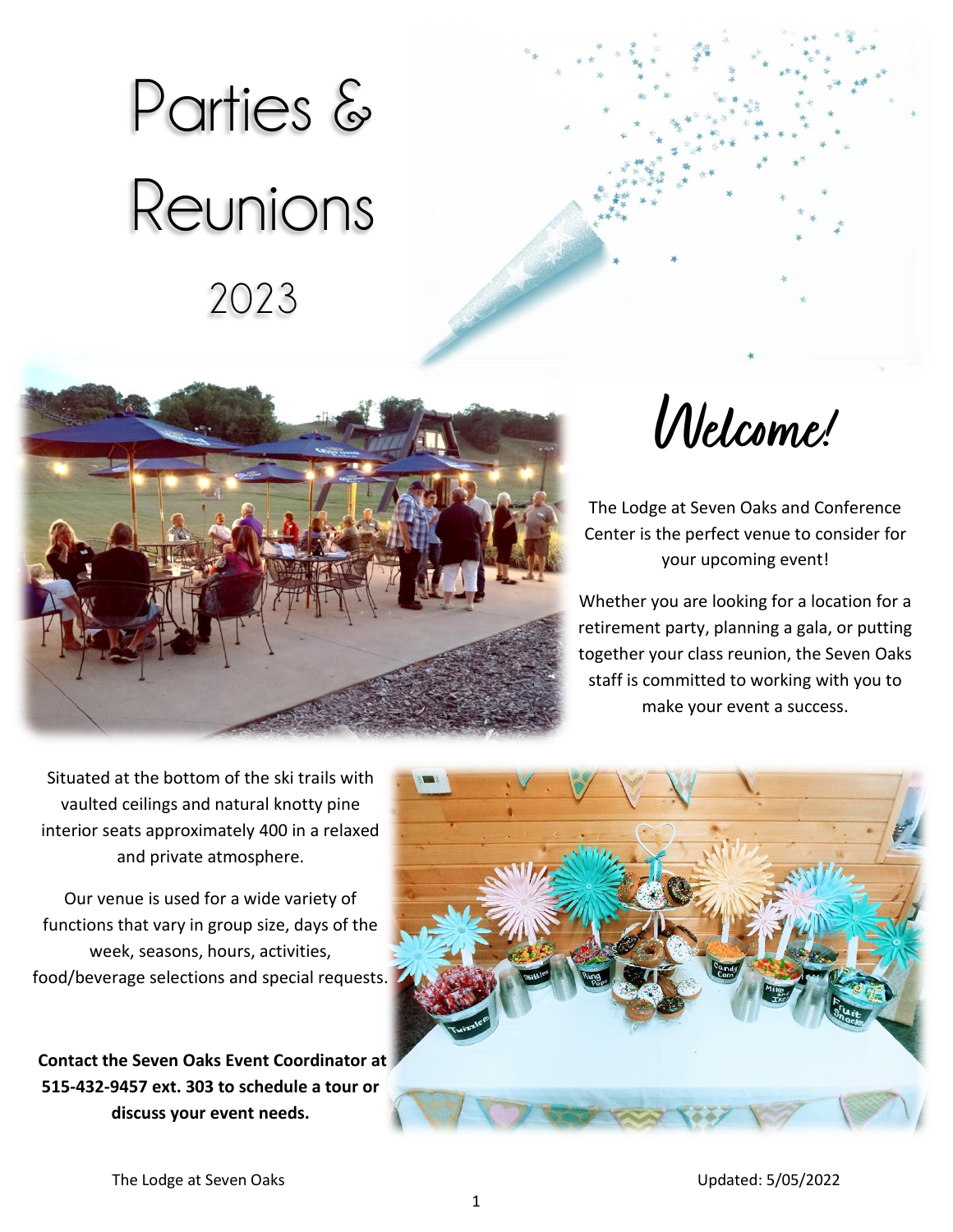# Information

### **THE MAIN LODGE & CONFERENCE CENTER**

The Main Lodge seats approximately 215 people. This space has sixteen-foot vaulted ceilings with natural knotty pine walls and large windows facing the ski slopes. The Conference Center comfortably seats 200 people and is attached to the Main Lodge. This space has vaulted ceilings with natural knotty pine walls, a fireplace and large windows facing the ski slopes. The Conference Center may be rented in addition to the Main Lodge.

## **RENTAL INCLUDES:**

- WiFi
- Pre-event setup of tables and chairs by site staff
- 44 round tables (48") Seats 6 per table
- 16 round tables (60") Seats 8 per table
- 40 classroom tables (18" by 48") Seats 2 per table
- 6 rectangular tables (6ft)
- 2 rectangular tables (8ft)
- Outdoor Courtyard with Tables, Umbrellas & Lighting
- A Large lawn suitable for Large Tents & Games
- Exclusive Use of Coal Creek Lounge
- One (1) Bartender for eight (8) hours
- Exclusive Use of our Kitchen

#### **RENTAL INFORMATION:**

•Rental time begins at 11:00AM

- •Clean-up is required to start by 10:00PM
- •All parties are required to vacate the venue by 11:00PM
- •Additional hours can be added for a fee
- •Day-Before Event Set-Up can be added on for an additional fee



Coffee (Regular & Decaf Available)

- Includes cups, lids & sugar
- Unlimited Soda & Lemonade
	- Includes cups

**Bartenders** 

- Extra Bartender(s) Available (4 hour Min.)
- Events w/ more than 250 guests *require*s 3rd bartender Table Busser
	- 4 hour minimum per busser

Table Service

• Plain & Ornate Place Setting Includes: Fork, Knife & Plate Table Service Bussers (This is a MUST add for Table Service)

• Two Additional Bussers for 3 hours

Alcohol Options

- Domestic, import, craft beer on hand
- Champagne & wine available

Kegs

- Must have a minimum of 125 guests for  $2^{nd}$  Keg
- Must have a minimum of 225 guests for 3rd Keg

AV Systems

- Speaker System with Wireless Microphone and lapel. o Set up and Tear Down is included.
- Projector & Screen: Great for slideshows
	- o Computer must have an HDMI port.
- Table Linens, Cloth Napkins, Table Runners, and Chair **Sashes** 
	- o Colors: Matching Colors Available, Plus More!
- Dance Floor
	- o 18x18 or 21x21 Dance Floor
- Campfire (Approx. 3-4 hours, includes firewood)

#### **CLEAN-UP SERVICE**

We love hosting events at Seven Oaks, add this option and our Event Coordinator and her team will work together to clean-up after your event. No fuss no muss! Enjoy yourself at your event and let us do all the heavy lifting. (This does *not* include bussing tables during your event)

#### **CUSTOMIZED FAVORS**

Here at Seven Oaks we love to make your wedding planning easier! With this inclusive option you can work our Event Coordinator and order your custom cups, koozies or napkins for your event. With over 50 colors and many designs to choose from this is a must add to your event.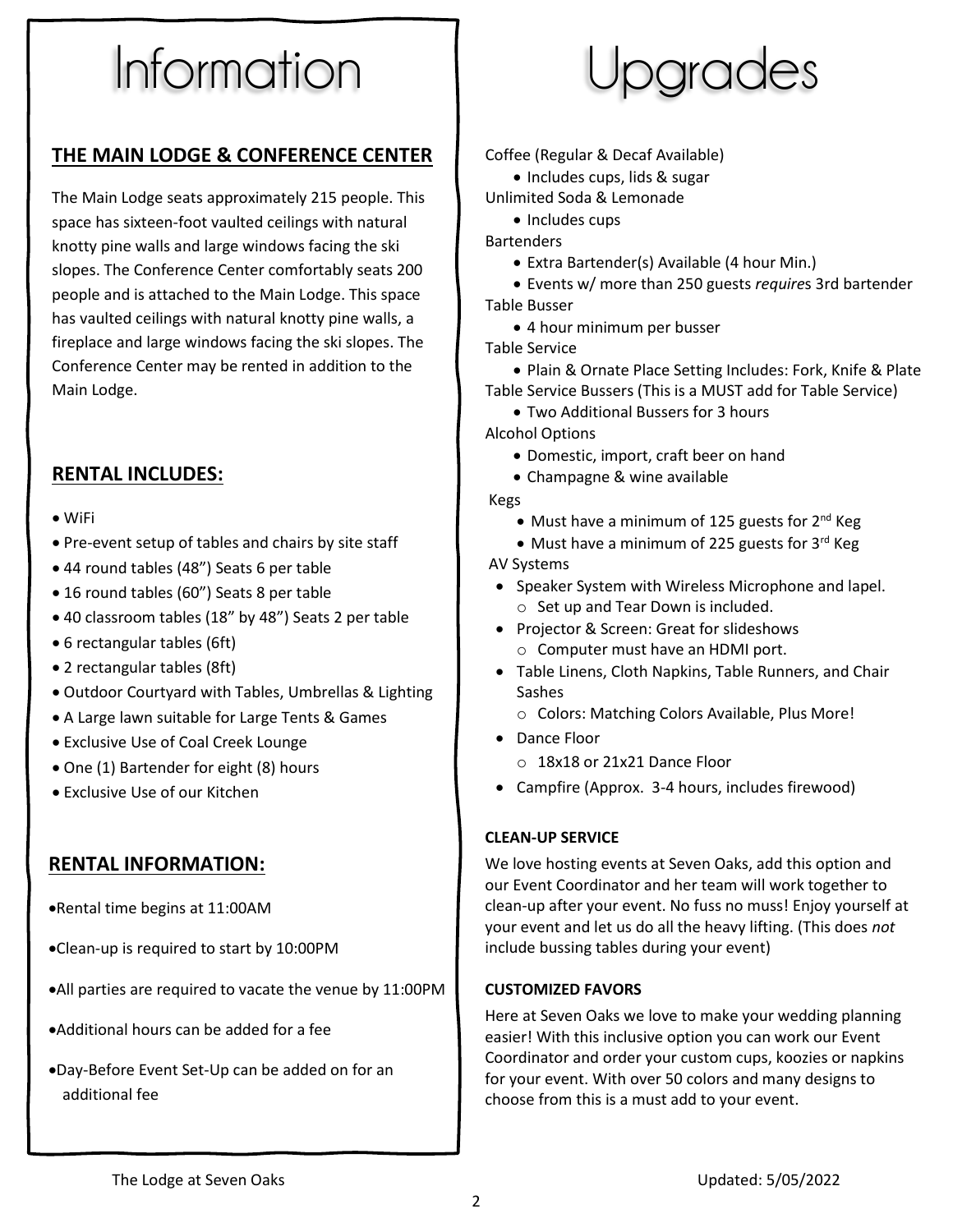# Pricing & Packages

**June 1 – September 30 events may be subject to our wedding pricing if booked outside of 60 days before the event. Please ask our Event Coordinator for details**.

### **Pricing**

| Rental includes one (1) bartender up to eight (8) hours and includes use of the kitchen. |  |
|------------------------------------------------------------------------------------------|--|
|                                                                                          |  |
|                                                                                          |  |
|                                                                                          |  |
|                                                                                          |  |

### **Upgrades**

### **Packages**

| *Add any upgrade to create a custom package                                                                                                                                                                            |
|------------------------------------------------------------------------------------------------------------------------------------------------------------------------------------------------------------------------|
|                                                                                                                                                                                                                        |
| Includes: Main Lodge, Use of Kitchen, one (1) bartender for eight (8) hours and one (1) busser for five (5)<br>hours                                                                                                   |
|                                                                                                                                                                                                                        |
| Includes: Main Lodge, Use of Kitchen, Table Linens, one (1) bartender for eight (8) hours, Coffee, and<br>one (1) busser for five (5) hours                                                                            |
|                                                                                                                                                                                                                        |
| Includes: Main Lodge, Use of Kitchen, Table Linens, cloth napkins, one (1) bartender for eight (8) hours,<br>Coffee, Unlimited Soda & Lemonade, one (1) busser for five (5) hours, and 2 bottles of House<br>Champagne |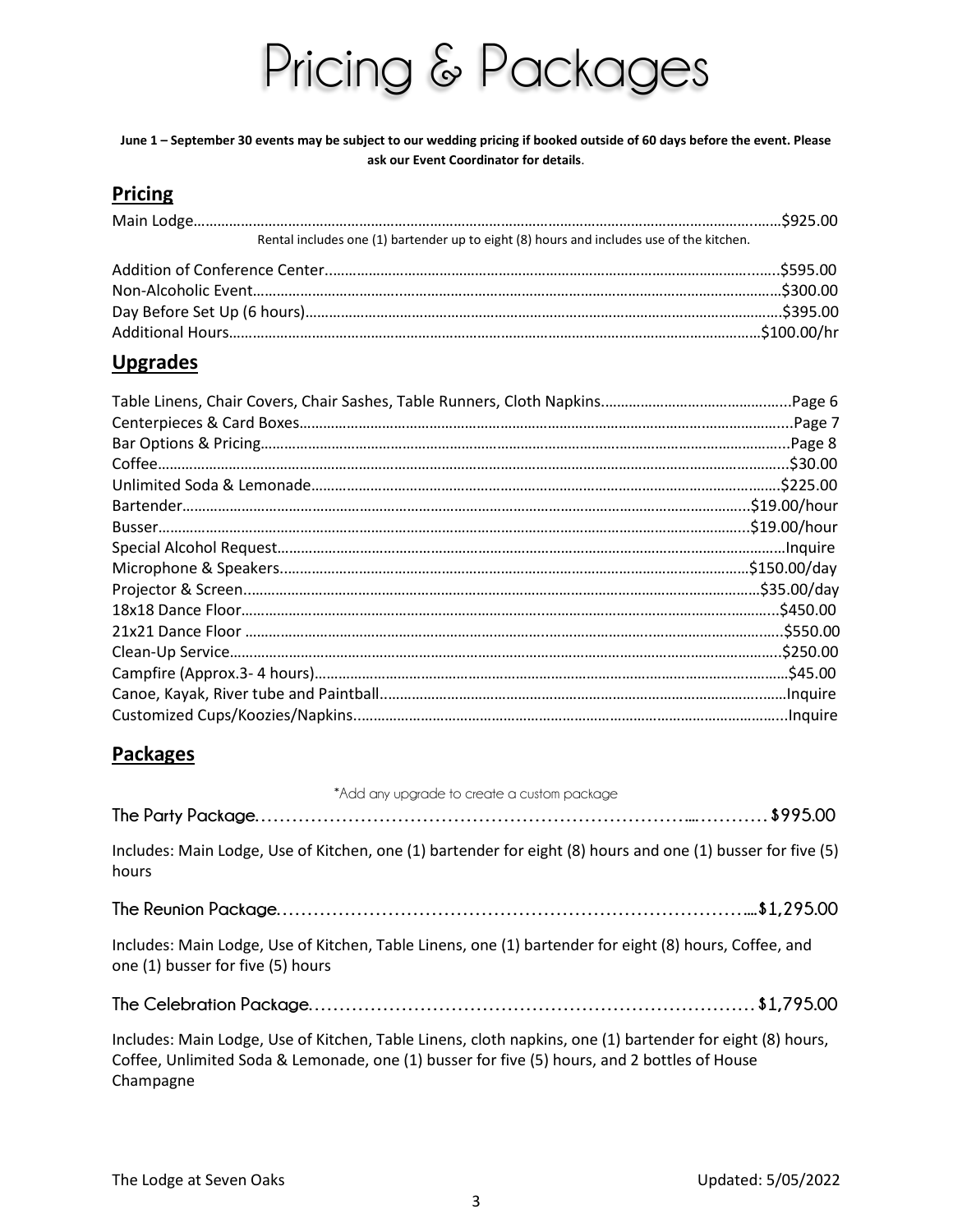# Rental Information

# **Linens**

#### **Polyester –32 Colors Available**

#### **Satin – Inquire for Color Options**

#### **Burlap**



#### **Sequin – Inquire for Color Options**

| Lace – White |  |
|--------------|--|
|              |  |



# **Chair Covers & Sashes**

#### **Chair Covers –White, Black & Ivory**

#### **Chair Sashes – 78 Colors Available**

| Spandex Chair Sashes w/ Rental of Chair Cover\$1.00ea |  |
|-------------------------------------------------------|--|
| Chair Sashes w/ Rental of Chair Cover\$1.00ea         |  |
| Chair Sashes w/o Rental of Chair Cover \$1.90ea       |  |

# **Napkins/Overlay**

**Polyester – 78 Colors Available** 20" x 20" Napkins/Overlay………………………………...….\$1.00ea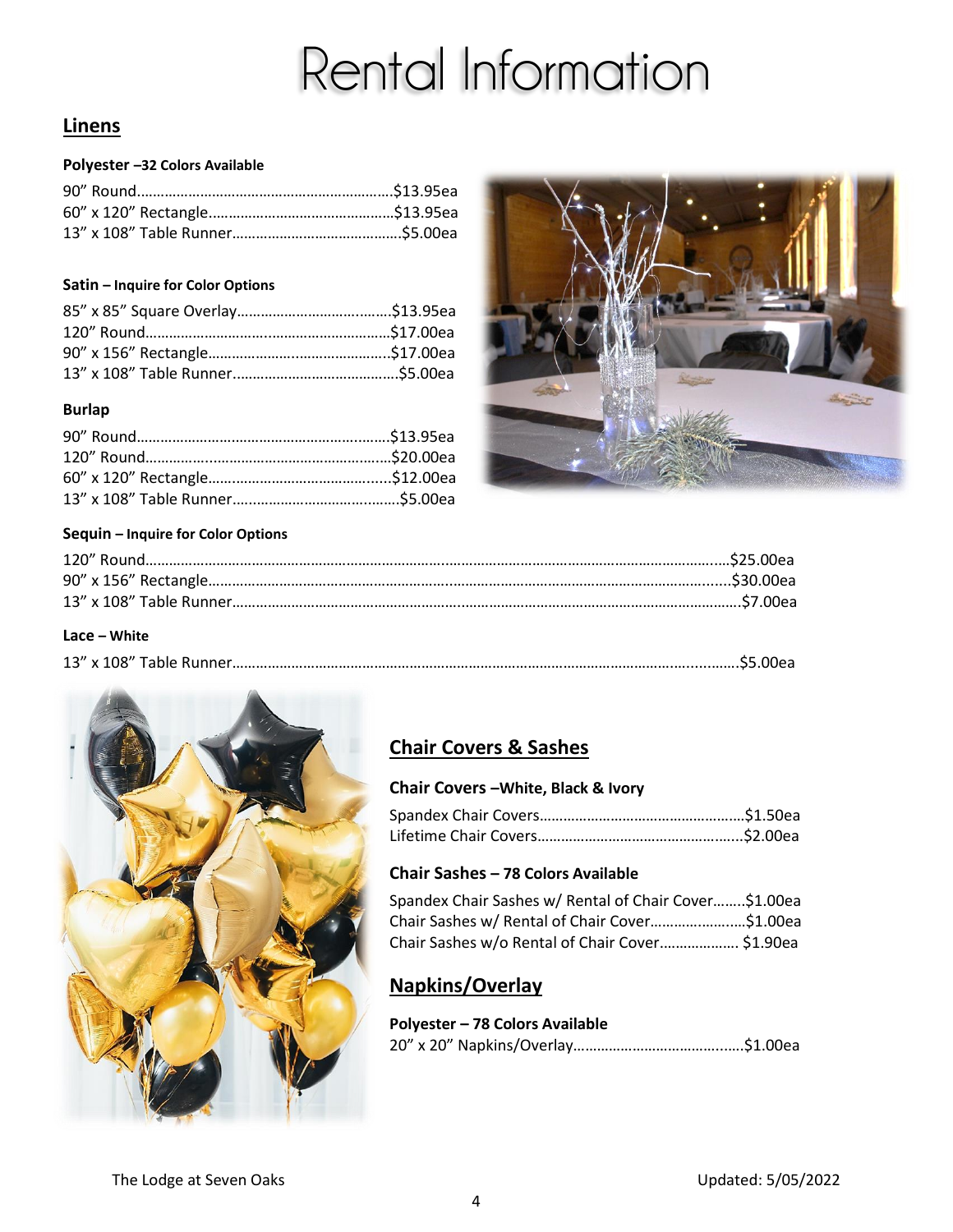# Rental Information

# **Centerpieces**

#### **Vases**

| Cylinder Vase: 15" or 18" (4" Wide)\$5.00ea |           |
|---------------------------------------------|-----------|
| Cylinder Vase: 26" Tall (6" Wide) \$8.00ea  |           |
|                                             | .\$5.00ea |
|                                             |           |
|                                             |           |
|                                             |           |
|                                             |           |
|                                             |           |
|                                             | .\$7.00ea |
|                                             | .\$5.00ea |
|                                             |           |
|                                             |           |



#### **Bowls**



### **Mirror Tiles**

#### **Misc. Centerpieces**

| Votive Cup w/ Candles (Square or Round)\$1.00ea |
|-------------------------------------------------|
|                                                 |
|                                                 |
|                                                 |
|                                                 |

## **Extras**

### **Card Boxes**